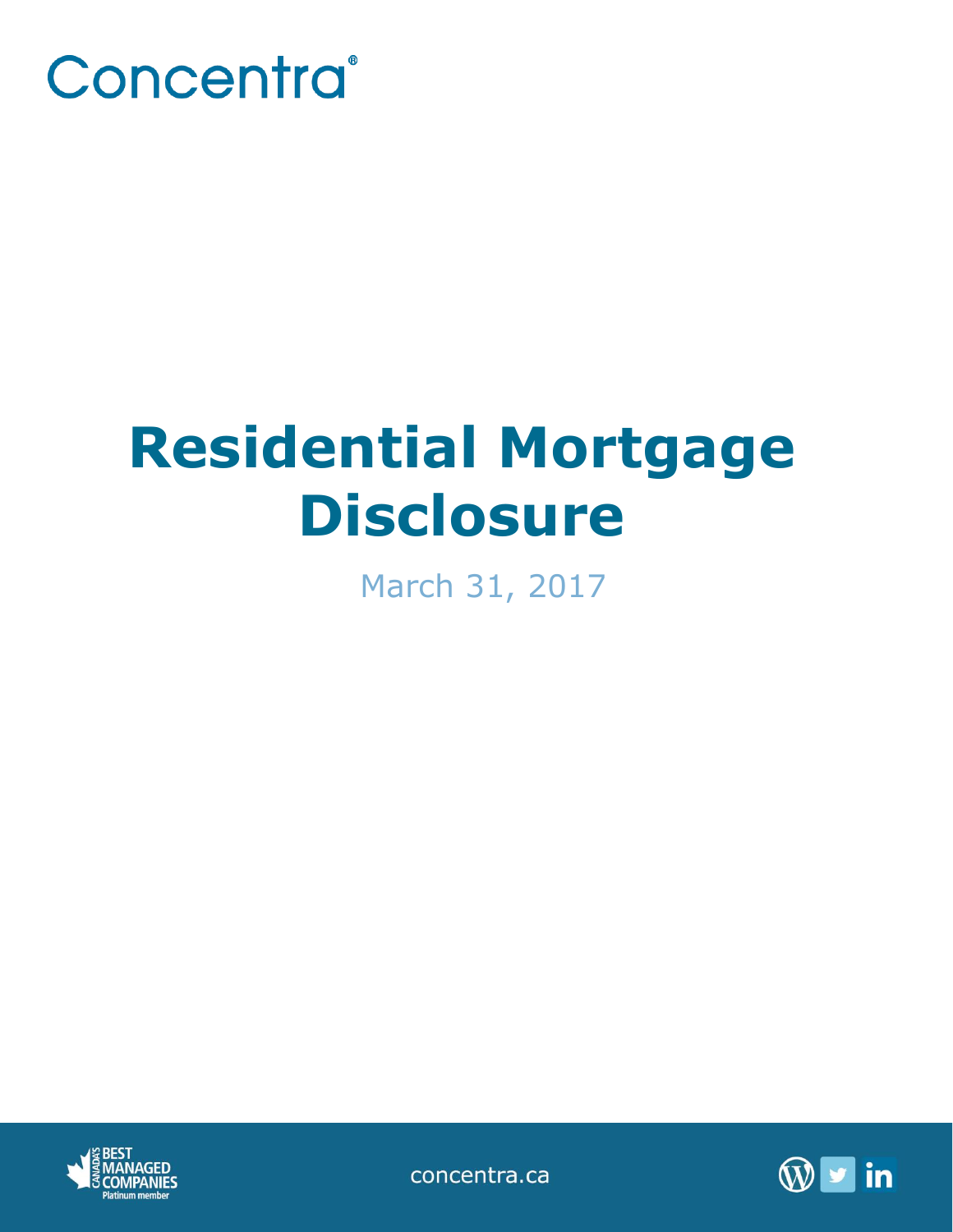## **March 31, 2017 Residential Mortgage Disclosure**

In accordance with the *Office of the Superintendent of Financial Institutions Canada (OSFI) Guideline B20 – Residential Mortgage Underwriting Practices and Procedures* issued June 2012, additional disclosure is provided regarding the company's residential mortgage exposure.

The company is limited to providing residential real estate loans of no more than 80% of the collateral value. Lending at a higher loan-to-value (LTV) is permitted but requires default insurance. This insurance is contractual coverage of the eligible facilities that protects the company's real estate secured lending portfolio against potential losses caused by borrower default. It is provided by either government backed entities or other approved private mortgage insurers.

On an annual basis the company performs a stress test to determine the impact of a significant decline in house prices on the residential mortgage portfolio. Due to the high percentage of insured residential mortgages held on the balance sheet and the increase in house prices since initial underwriting, there is very little impact to the company's capital position from this stress event.

### **Residential mortgages and home equity lines of credit (insured vs. uninsured)**

The following table presents amounts of insured and uninsured residential mortgages and home equity lines of credit (HELOCs), by geographic regions.

|                           | <b>March 31,2017</b>         |       |                  |       |                          |                        |       |                  |               |       |                  |       |
|---------------------------|------------------------------|-------|------------------|-------|--------------------------|------------------------|-------|------------------|---------------|-------|------------------|-------|
|                           | <b>Residential Mortgages</b> |       |                  |       | <b>HELOCs</b>            |                        |       |                  | <b>Total</b>  |       |                  |       |
|                           | Insured $(1)$                |       | <b>Uninsured</b> |       |                          | Insured <sup>(1)</sup> |       | <b>Uninsured</b> | Insured $(1)$ |       | <b>Uninsured</b> |       |
|                           | \$                           | %     | \$               | %     | \$                       | %                      | \$    | %                | \$            | %     | \$               | %     |
| Province $^{(2)}$         |                              |       |                  |       |                          |                        |       |                  |               |       |                  |       |
| Atlantic                  | 334,925                      | 6.54  | 15,626           | 2.09  |                          |                        |       | ۰.               | 334,925       | 6.54  | 15,626           | 2.09  |
| Quebec                    | 5,394                        | 0.11  | 818              | 0.11  | $\overline{\phantom{a}}$ |                        |       |                  | 5,394         | 0.11  | 818              | 0.11  |
| Ontario                   | 2,211,262 43.14              |       | 514,918          | 68.79 | 153                      | 14.45                  | -     | $\sim$           | 2,211,415     | 43.12 | 514,918          | 68.56 |
| Prairies &<br>Territories | 1,816,490                    | 35.44 | 124,507          | 16.63 |                          | $\equiv$               | 1,686 | 69.13            | 1,816,490     | 35.44 | 126,193          | 16.80 |
| British<br>Columbia       | 756,992                      | 14.77 | 92,646           | 12.38 | 906                      | 85.55                  | 753   | 30.87            | 757,898       | 14.79 | 93,399           | 12.44 |
| Total                     | 5,125,063                    | 100   | 748,515          | 100   | 1,059                    | 100                    | 2,439 | 100              | 5,126,122     | 100   | 750,954          | 100   |

(Thousands of Canadian dollars, except percentage amounts)

*(1) Default insurance is contractual coverage of eligible facilities whereby the company's exposure to real estate secured lending is protected against potential shortfalls caused by borrower default. This insurance is provided by either government backed or other private mortgage default insurers.*

*(2) The province represents the location of the property in Canada. There are no foreign operations.*



**\_\_\_\_\_\_\_\_\_\_\_\_\_\_\_\_\_\_\_\_\_\_\_\_\_\_\_\_\_\_\_\_\_\_\_\_\_\_\_\_\_\_\_\_**